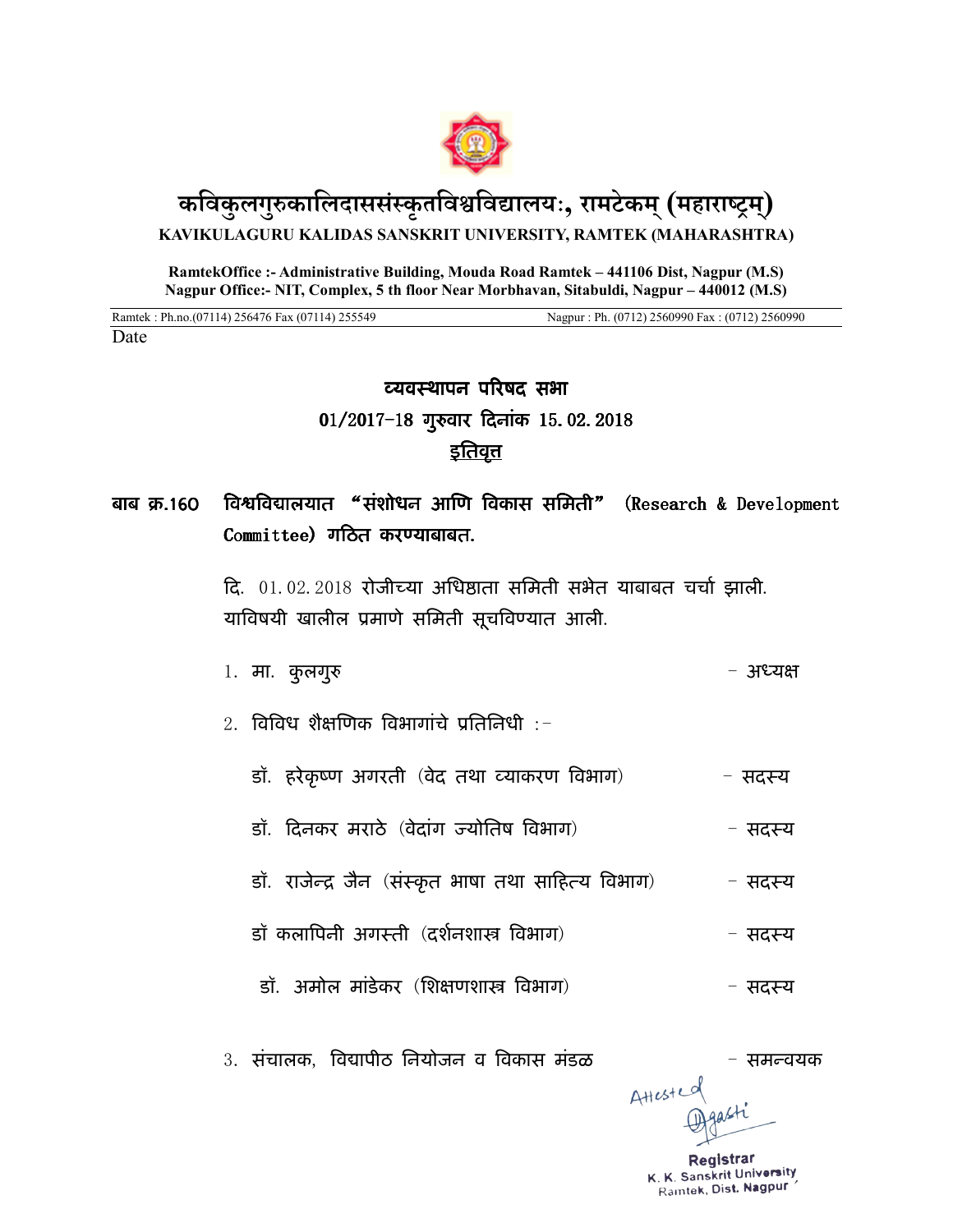ही बाब विद्वत परिषदेच्या दि. 05.02.2018 रोजीच्या समेत बाब क्र. 43 अन्ध्ये मान्यतेकरिता सादर करण्यात आली. <u>विद्वत परिषद निर्णयः</u> सभेने यास मान्यता दिली व पुढील मान्यतेकरिता ही बाब व्यवस्थापन परिषदेस अग्रेषित केली. करिता सदर बाब मान्यतेस व्यवस्थापन परिषद समेत प्रस्तुत करण्यात आली होती.

तिर्णय : सभेने यास मान्यता प्रदान केली. तसेच प्रस्तावित समितीमध्ये परीक्षा नियंत्रक डॉ. उमेश शिवहरे यांच्या नावाचा समावेश करावे, असे समेने सूचित केले.

> सहा. कुलसचिव क. का. संस्कृत विश्वविद्यालय रामटेक

> > K. K. Sanskrit University Ramtek, Dist. Nagpur

Translated Copy

#### **Management Council Meeting 04 / 2017-18 Thursday, Dated - 15.02.2018**

### **Chronicle**

#### **Chapter.No. 160** Constitution of **"Research and Development Committee"** of the University

On 01.02.2018 underlying things are discussed in the presiding committee meeting. The committee was informed about this as follows.

| Registrar                                                                                                                                  |                        |
|--------------------------------------------------------------------------------------------------------------------------------------------|------------------------|
| Attested                                                                                                                                   |                        |
| 3. Director, University Planning and Development Board                                                                                     | $\hbox{-}$ Coordinator |
| Dr. Amol Mandekar (Department of Education)                                                                                                | - Member               |
| Dr. Rajendra Jain (Department of Sanskrit Language and Literature) - Member<br>Dr. Kalapini Agastya (Department of Philosophy)<br>- Member |                        |
| Dr. Dinkar Marathe (Vedanga Jyotish Department)                                                                                            | - Member               |
| Dr. Harekrishna Agastya (Veda and Vyakarana Department)                                                                                    | - Member               |
| 2. Representatives of various educational departments :-                                                                                   |                        |
| 1. Hon'ble Vice-Chancellor                                                                                                                 | - President            |